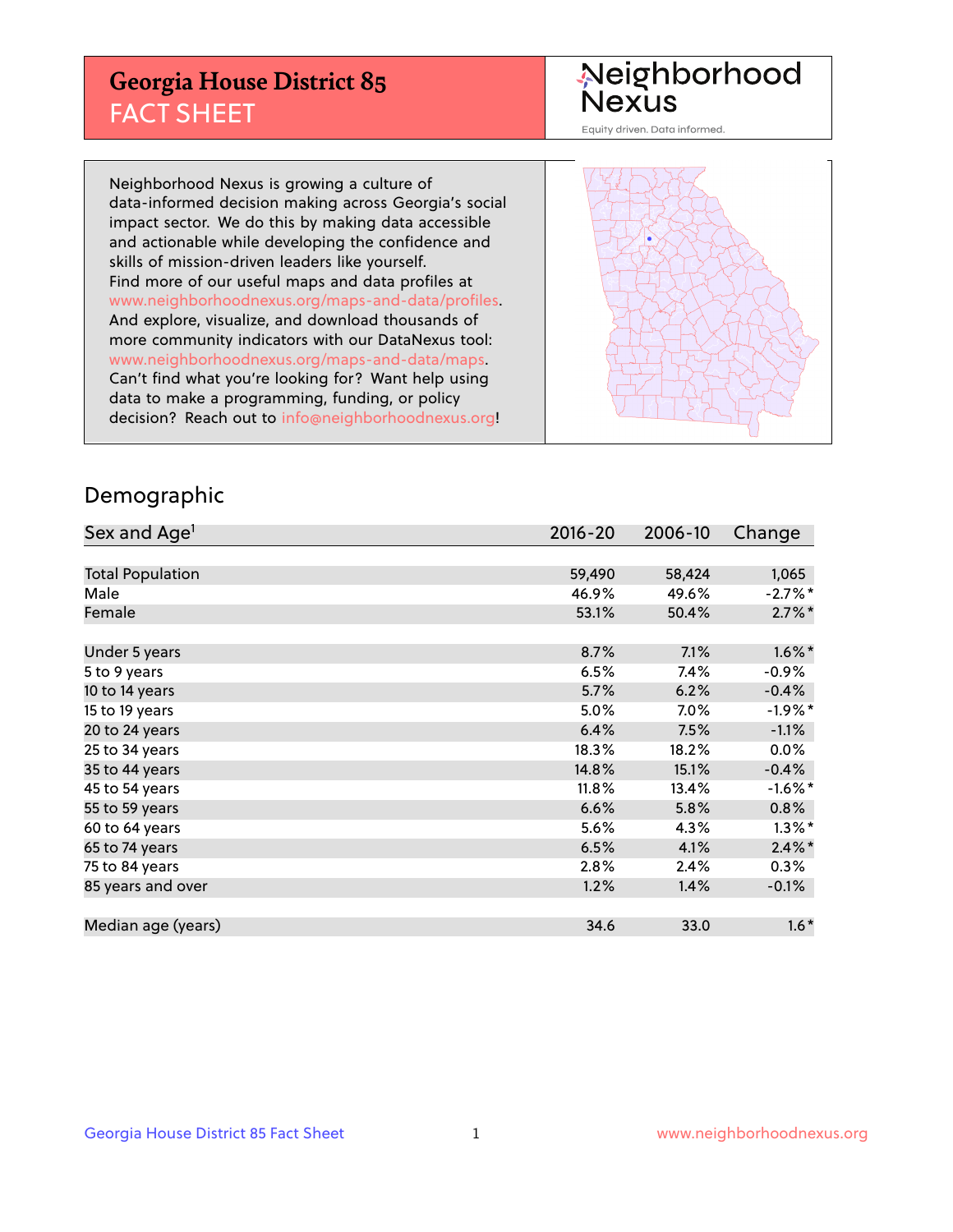## Demographic, continued...

| Race <sup>2</sup>                                            | $2016 - 20$ | 2006-10 | Change     |
|--------------------------------------------------------------|-------------|---------|------------|
| <b>Total population</b>                                      | 59,490      | 58,424  | 1,065      |
| One race                                                     | 95.3%       | 98.8%   | $-3.5%$ *  |
| White                                                        | 18.2%       | 18.5%   | $-0.3%$    |
| <b>Black or African American</b>                             | 64.7%       | 71.8%   | $-7.1\%$ * |
| American Indian and Alaska Native                            | 0.4%        | 0.5%    | $-0.1%$    |
| Asian                                                        | 10.3%       | 5.4%    | 4.9%*      |
| Native Hawaiian and Other Pacific Islander                   | 0.0%        | 0.0%    | $-0.0%$    |
| Some other race                                              | 1.7%        | 2.5%    | $-0.9%$    |
| Two or more races                                            | 4.7%        | 1.2%    | $3.5\%$ *  |
| Race alone or in combination with other race(s) <sup>3</sup> | $2016 - 20$ | 2006-10 | Change     |
| Total population                                             | 59,490      | 58,424  | 1,065      |
| White                                                        | 21.8%       | 19.2%   | $2.6\%$ *  |
| <b>Black or African American</b>                             | 67.9%       | 72.5%   | $-4.6\%$ * |
| American Indian and Alaska Native                            | 1.9%        | 0.9%    | 1.0%       |
| Asian                                                        | 11.2%       | 6.0%    | $5.2\%$ *  |
| Native Hawaiian and Other Pacific Islander                   | 0.1%        | 0.0%    | 0.1%       |
| Some other race                                              | 3.2%        | 2.6%    | 0.5%       |
| Hispanic or Latino and Race <sup>4</sup>                     | $2016 - 20$ | 2006-10 | Change     |
| Total population                                             | 59,490      | 58,424  | 1,065      |
| Hispanic or Latino (of any race)                             | 4.8%        | 4.8%    | $-0.1%$    |
| Not Hispanic or Latino                                       | 95.2%       | 95.2%   | 0.1%       |
| White alone                                                  | 16.1%       | 16.8%   | $-0.7%$    |
| Black or African American alone                              | 64.1%       | 71.3%   | $-7.3\%$ * |
| American Indian and Alaska Native alone                      | 0.4%        | 0.1%    | 0.3%       |
| Asian alone                                                  | 10.3%       | 5.4%    | $4.9\%$ *  |
| Native Hawaiian and Other Pacific Islander alone             | 0.0%        | 0.0%    | $-0.0%$    |
| Some other race alone                                        | 0.6%        | 0.4%    | 0.2%       |
| Two or more races                                            | 3.8%        | 1.1%    | $2.7\%$ *  |
| U.S. Citizenship Status <sup>5</sup>                         | $2016 - 20$ | 2006-10 | Change     |
|                                                              |             |         |            |
| Foreign-born population                                      | 11,342      | 9,715   | $1,627*$   |
| Naturalized U.S. citizen                                     | 33.9%       | 28.1%   | $5.7\%$ *  |
| Not a U.S. citizen                                           | 66.1%       | 71.9%   | $-5.7%$    |
| Citizen, Voting Age Population <sup>6</sup>                  | 2016-20     | 2006-10 | Change     |
| Citizen, 18 and over population                              | 39,151      | 38,037  | 1,114      |
| Male                                                         | 45.7%       | 47.7%   | $-2.0%$    |
| Female                                                       | 54.3%       | 52.3%   | 2.0%       |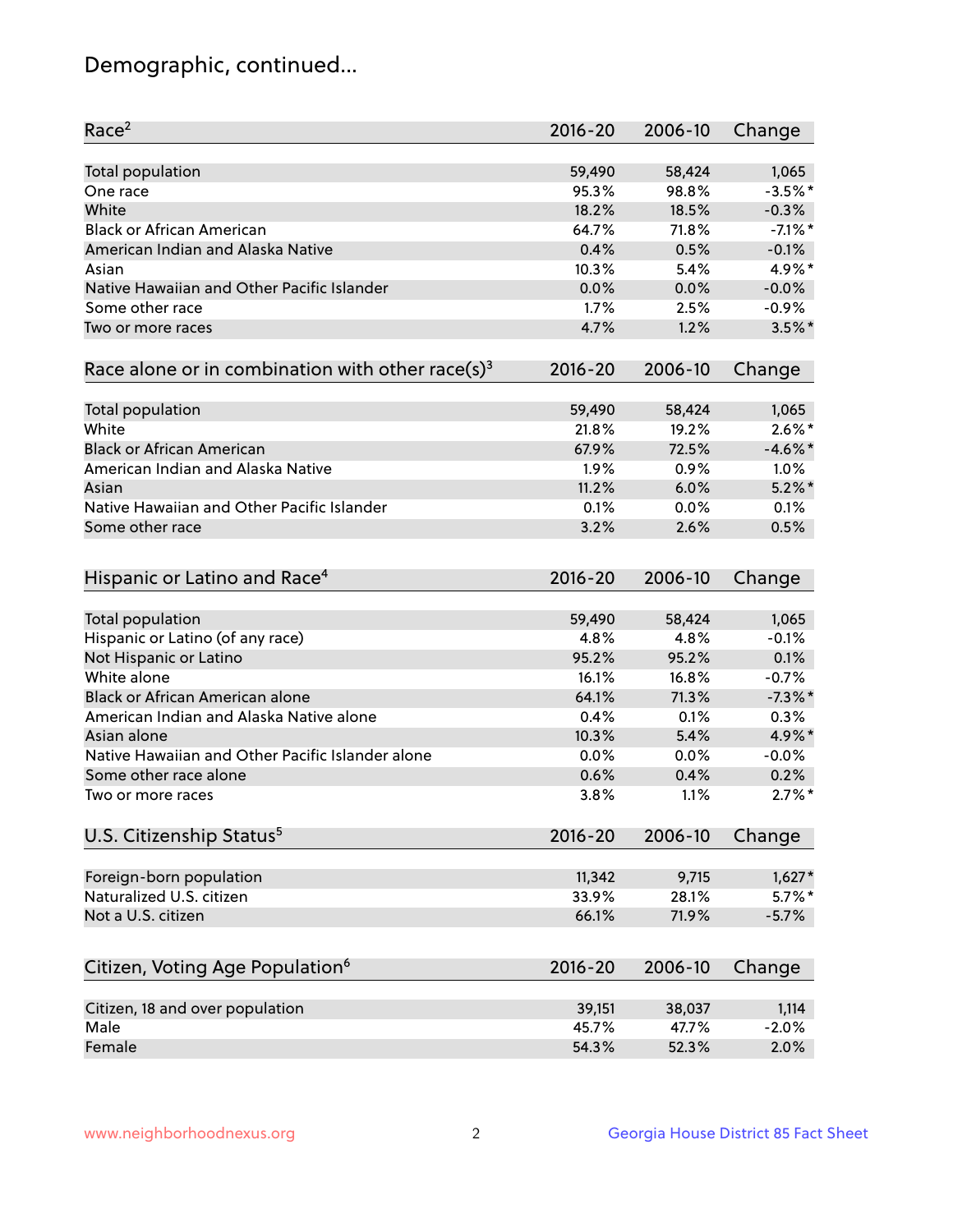#### Economic

| Income <sup>7</sup>                                 | $2016 - 20$ | 2006-10 | Change     |
|-----------------------------------------------------|-------------|---------|------------|
|                                                     |             |         |            |
| All households                                      | 20,768      | 21,200  | $-432$     |
| Less than \$10,000                                  | 8.3%        | 11.0%   | $-2.7%$    |
| \$10,000 to \$14,999                                | 4.9%        | 7.9%    | $-3.0\%$ * |
| \$15,000 to \$24,999                                | 12.1%       | 12.4%   | $-0.3%$    |
| \$25,000 to \$34,999                                | 12.8%       | 13.9%   | $-1.1%$    |
| \$35,000 to \$49,999                                | 15.6%       | 16.8%   | $-1.2%$    |
| \$50,000 to \$74,999                                | 17.8%       | 19.7%   | $-1.9%$    |
| \$75,000 to \$99,999                                | 11.4%       | 10.0%   | 1.3%       |
| \$100,000 to \$149,999                              | 11.0%       | 5.9%    | $5.0\%$ *  |
| \$150,000 to \$199,999                              | 3.3%        | 1.5%    | 1.8%       |
| \$200,000 or more                                   | 2.9%        | 0.9%    | 2.0%       |
| Median household income (dollars)                   | 45,969      | 38,749  | 7,220*     |
| Mean household income (dollars)                     | 63,452      | 47,580  | 15,872*    |
| With earnings                                       | 80.0%       | 84.5%   | $-4.5%$ *  |
| Mean earnings (dollars)                             | 63,770      | 48,688  | 15,082*    |
| <b>With Social Security</b>                         | 25.9%       | 16.7%   | $9.3\%$ *  |
| Mean Social Security income (dollars)               | 16,425      | 12,517  | 3,908*     |
| With retirement income                              | 15.9%       | 10.9%   | $5.0\%$ *  |
| Mean retirement income (dollars)                    | 26,431      | 17,803  | 8,627*     |
| With Supplemental Security Income                   | $6.2\%$     | $3.7\%$ | $2.5%$ *   |
| Mean Supplemental Security Income (dollars)         | 9,365       | 8,263   | 1,102      |
| With cash public assistance income                  | 3.3%        | 2.8%    | 0.5%       |
| Mean cash public assistance income (dollars)        | 1,223       | 2,900   | $-1,677$   |
| With Food Stamp/SNAP benefits in the past 12 months | 23.0%       | 16.3%   | $6.7%$ *   |
|                                                     |             |         |            |
| Families                                            | 11,510      | 12,205  | $-694$     |
| Less than \$10,000                                  | 6.2%        | 9.5%    | $-3.3%$    |
| \$10,000 to \$14,999                                | 1.7%        | 6.8%    | $-5.1\%$ * |
| \$15,000 to \$24,999                                | 12.6%       | 10.5%   | 2.1%       |
| \$25,000 to \$34,999                                | 10.7%       | 12.3%   | $-1.6%$    |
| \$35,000 to \$49,999                                | 15.8%       | 18.3%   | $-2.5%$    |
| \$50,000 to \$74,999                                | 17.8%       | 19.4%   | $-1.6%$    |
| \$75,000 to \$99,999                                | 13.6%       | 12.4%   | 1.1%       |
| \$100,000 to \$149,999                              | 13.0%       | 7.8%    | $5.2\%$ *  |
| \$150,000 to \$199,999                              | 4.7%        | 1.6%    | 3.1%       |
| \$200,000 or more                                   | 4.0%        | 1.3%    | 2.7%       |
| Median family income (dollars)                      | 53,866      | 43,501  | 10,365*    |
| Mean family income (dollars)                        | 71,982      | 52,977  | 19,005*    |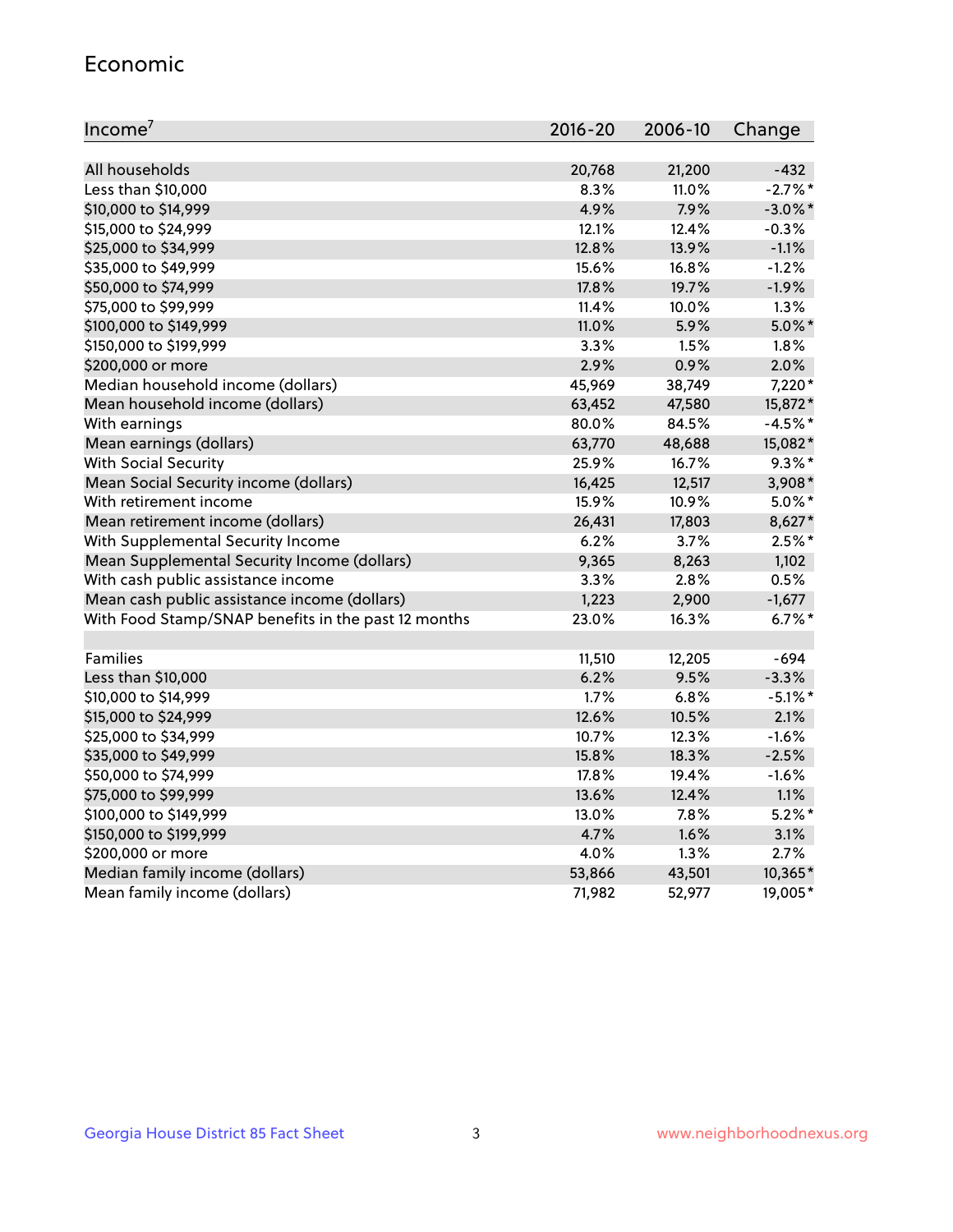## Economic, continued...

| Income, continued <sup>8</sup>                                        | $2016 - 20$ | 2006-10 | Change   |
|-----------------------------------------------------------------------|-------------|---------|----------|
|                                                                       |             |         |          |
| Nonfamily households                                                  | 9,258       | 8,995   | 263      |
| Median nonfamily income (dollars)                                     | 36,014      | 30,717  | 5,297*   |
| Mean nonfamily income (dollars)                                       | 50,531      | 38,875  | 11,656*  |
| Median earnings for workers (dollars)                                 | 29,370      | 24,321  | $5,049*$ |
| Median earnings for male full-time, year-round workers                | 40,915      | 33,584  | 7,332*   |
| (dollars)                                                             |             |         |          |
| Median earnings for female full-time, year-round workers<br>(dollars) | 39,374      | 33,508  | 5,867*   |
| Per capita income (dollars)                                           | 24,332      | 18,636  | 5,696*   |
|                                                                       |             |         |          |
| Families and People Below Poverty Level <sup>9</sup>                  | $2016 - 20$ | 2006-10 | Change   |
|                                                                       |             |         |          |
| <b>All families</b>                                                   | 16.3%       | 19.2%   | $-2.9%$  |
| With related children under 18 years                                  | 27.6%       | 27.4%   | 0.2%     |
| With related children under 5 years only                              | 30.6%       | 27.9%   | 2.8%     |
| Married couple families                                               | 11.2%       | 10.1%   | 1.1%     |
| With related children under 18 years                                  | 20.1%       | 15.2%   | 4.9%     |
| With related children under 5 years only                              | 19.1%       | 10.3%   | 8.8%     |
| Families with female householder, no husband present                  | 23.7%       | 29.1%   | $-5.5%$  |
| With related children under 18 years                                  | 35.9%       | 36.7%   | $-0.9%$  |
| With related children under 5 years only                              | 50.0%       | 54.5%   | $-4.5%$  |
| All people                                                            | 22.4%       | 22.5%   | $-0.1%$  |
| Under 18 years                                                        | 37.2%       | 34.0%   | 3.2%     |
| Related children under 18 years                                       | 36.9%       | 33.5%   | 3.4%     |
| Related children under 5 years                                        | 43.1%       | 42.0%   | 1.2%     |
| Related children 5 to 17 years                                        | 33.2%       | 30.1%   | 3.2%     |
| 18 years and over                                                     | 17.5%       | 18.5%   | $-1.0%$  |
| 18 to 64 years                                                        | 18.3%       | 18.8%   | $-0.5%$  |
| 65 years and over                                                     | 12.6%       | 14.9%   | $-2.4%$  |
| People in families                                                    | 21.3%       | 21.3%   | 0.0%     |
| Unrelated individuals 15 years and over                               | 25.9%       | 26.2%   | $-0.3%$  |
|                                                                       |             |         |          |
| Non-Hispanic white people                                             | 10.0%       | 13.2%   | $-3.3%$  |
| Black or African-American people                                      | 25.9%       | 23.5%   | 2.3%     |
| Asian people                                                          | 25.3%       | 30.8%   | $-5.6%$  |
| Hispanic or Latino people                                             | 5.5%        | 32.4%   | $-26.8%$ |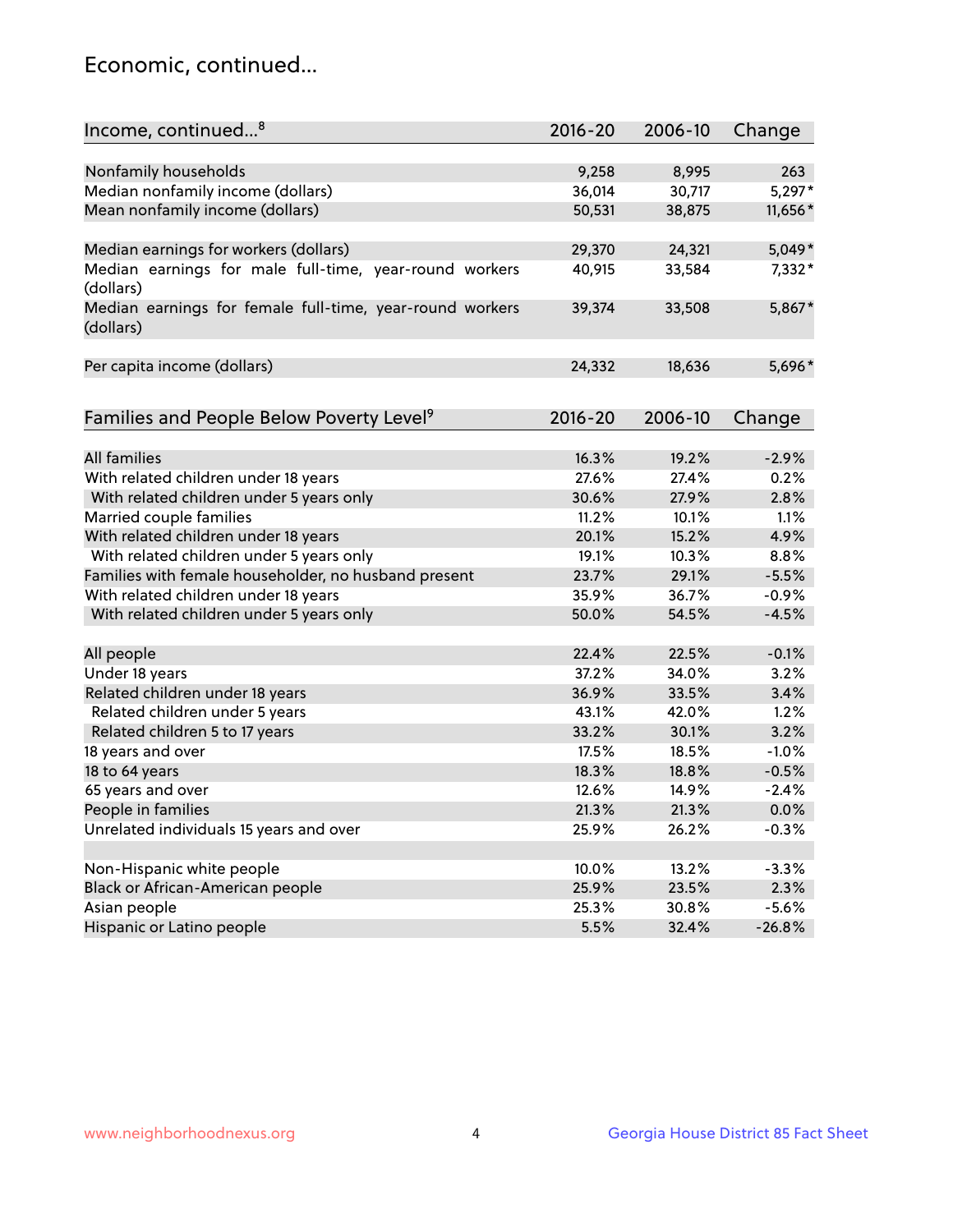## Employment

| Employment Status <sup>10</sup>                               | 2016-20     | 2006-10 | Change    |
|---------------------------------------------------------------|-------------|---------|-----------|
|                                                               |             |         |           |
| Population 16 years and over                                  | 46,352      | 45,603  | 750       |
| In labor force                                                | 62.6%       | 66.9%   | $-4.3%$   |
| Civilian labor force                                          | 62.5%       | 66.9%   | $-4.4%$   |
| Employed                                                      | 56.5%       | 55.9%   | 0.6%      |
| Unemployed                                                    | 6.0%        | 11.0%   | $-5.0%$   |
| <b>Armed Forces</b>                                           | 0.1%        | 0.0%    | 0.1%      |
| Not in labor force                                            | 37.4%       | 33.1%   | 4.3%      |
| Civilian labor force                                          | 28,971      | 30,506  | $-1,536$  |
| <b>Unemployment Rate</b>                                      | 9.6%        | 16.5%   | $-6.9%$   |
|                                                               |             |         |           |
| Females 16 years and over                                     | 24,732      | 23,292  | $1,440*$  |
| In labor force                                                | 61.7%       | 66.8%   | $-5.2%$   |
| Civilian labor force                                          | 61.6%       | 66.8%   | $-5.3%$   |
| Employed                                                      | 55.9%       | 54.7%   | 1.2%      |
| Own children of the householder under 6 years                 | 5,976       | 4,677   | $1,299*$  |
|                                                               | 55.1%       | 66.0%   | $-10.9%$  |
| All parents in family in labor force                          |             |         |           |
| Own children of the householder 6 to 17 years                 | 7,539       | 8,148   | $-609$    |
| All parents in family in labor force                          | 73.2%       | 82.4%   | $-9.2%$   |
|                                                               |             |         |           |
| Industry <sup>11</sup>                                        | $2016 - 20$ | 2006-10 | Change    |
|                                                               |             |         |           |
| Civilian employed population 16 years and over                | 26,187      | 25,480  | 707       |
| Agriculture, forestry, fishing and hunting, and mining        | 0.1%        | 0.0%    | 0.1%      |
| Construction                                                  | 3.2%        | 5.7%    | $-2.4%$   |
| Manufacturing                                                 | 6.9%        | 8.9%    | $-1.9%$   |
| Wholesale trade                                               | 2.7%        | 3.1%    | $-0.4%$   |
| Retail trade                                                  | 14.4%       | 12.6%   | 1.9%      |
| Transportation and warehousing, and utilities                 | 7.5%        | 6.6%    | 0.9%      |
| Information                                                   | 3.1%        | 3.6%    | $-0.5%$   |
| Finance and insurance, and real estate and rental and leasing | 4.4%        | 5.5%    | $-1.0%$   |
| Professional, scientific, and management, and administrative  | 12.3%       | 11.9%   | 0.4%      |
| and waste management services                                 |             |         |           |
| Educational services, and health care and social assistance   | 22.9%       | 19.9%   | $3.0\%$ * |
| Arts, entertainment, and recreation, and accommodation and    | 12.1%       | 10.5%   | 1.6%      |
| food services                                                 |             |         |           |
| Other services, except public administration                  | 5.9%        | 5.6%    | 0.3%      |
| Public administration                                         | 4.4%        | 6.2%    | $-1.8%$   |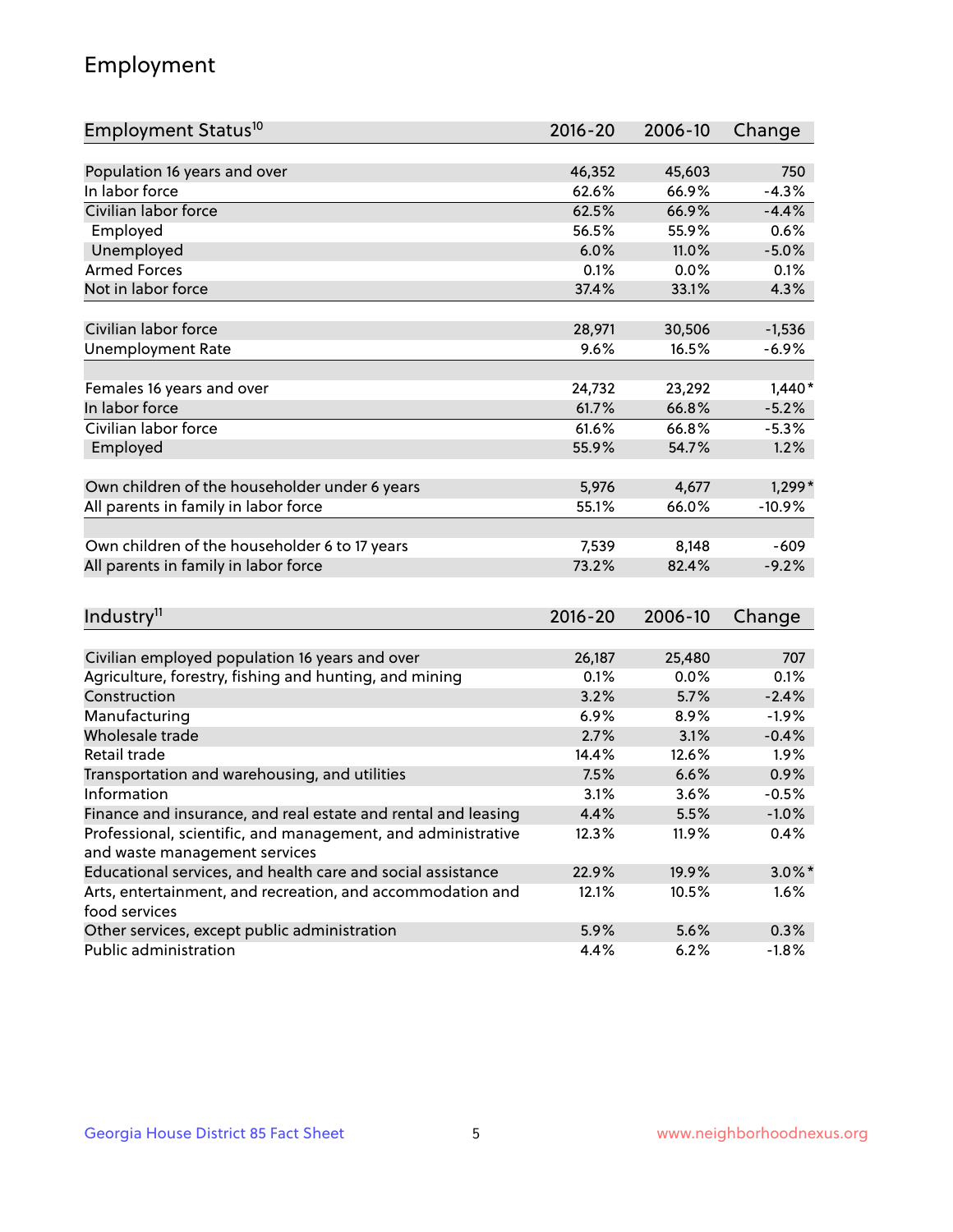## Employment, continued...

| Occupation <sup>12</sup>                                                    | $2016 - 20$ | 2006-10 | Change     |
|-----------------------------------------------------------------------------|-------------|---------|------------|
| Civilian employed population 16 years and over                              | 26,187      | 25,480  | 707        |
| Management, business, science, and arts occupations                         | 36.3%       | 29.2%   | $7.1\%$ *  |
| Service occupations                                                         | 17.0%       | 20.0%   | $-3.0\%$ * |
| Sales and office occupations                                                | 22.3%       | 28.5%   | $-6.2%$    |
|                                                                             |             |         |            |
| and<br>Natural<br>resources,<br>construction,<br>maintenance<br>occupations | 5.6%        | 8.1%    | $-2.5%$    |
| Production, transportation, and material moving occupations                 | 18.8%       | 14.2%   | $4.7\%$ *  |
| Class of Worker <sup>13</sup>                                               | $2016 - 20$ | 2006-10 | Change     |
|                                                                             |             |         |            |
| Civilian employed population 16 years and over                              | 26,187      | 25,480  | 707        |
| Private wage and salary workers                                             | 83.2%       | 80.2%   | 2.9%       |
| Government workers                                                          | 11.4%       | 15.8%   | $-4.4\%$ * |
| Self-employed in own not incorporated business workers                      | 5.3%        | 3.8%    | 1.5%       |
| Unpaid family workers                                                       | 0.1%        | 0.2%    | $-0.1%$    |
| Job Flows <sup>14</sup>                                                     | 2019        | 2010    | Change     |
|                                                                             |             |         |            |
| Total Jobs in district                                                      | 16,871      | 18,567  | $-1,696$   |
| Held by residents of district                                               | 5.2%        | 6.3%    | $-1.1%$    |
| Held by non-residents of district                                           | 94.8%       | 93.7%   | 1.1%       |
| Jobs by Industry Sector <sup>15</sup>                                       | 2019        | 2010    | Change     |
|                                                                             |             |         |            |
| Total Jobs in district                                                      | 16,871      | 18,567  | $-1,696$   |
| Goods Producing sectors                                                     | 10.9%       | 8.0%    | 2.8%       |
| Trade, Transportation, and Utilities sectors                                | 19.8%       | 15.2%   | 4.6%       |
| All Other Services sectors                                                  | 69.4%       | 76.8%   | $-7.4%$    |
|                                                                             |             |         |            |
| Total Jobs in district held by district residents                           | 877         | 1,161   | $-284$     |
| <b>Goods Producing sectors</b>                                              | 9.1%        | 6.4%    | 2.7%       |
| Trade, Transportation, and Utilities sectors                                | 28.4%       | 23.4%   | 5.0%       |
| All Other Services sectors                                                  | 62.5%       | 70.2%   | $-7.7%$    |
|                                                                             |             |         |            |
| Jobs by Earnings <sup>16</sup>                                              | 2019        | 2010    | Change     |
|                                                                             |             |         |            |
| Total Jobs in district                                                      | 16,871      | 18,567  | $-1,696$   |
| Jobs with earnings \$1250/month or less                                     | 21.3%       | 22.2%   | $-1.0%$    |
| Jobs with earnings \$1251/month to \$3333/month                             | 39.2%       | 46.5%   | $-7.3%$    |
| Jobs with earnings greater than \$3333/month                                | 39.5%       | 31.3%   | 8.3%       |
| Total Jobs in district held by district residents                           | 877         | 1,161   | $-284$     |
| Jobs with earnings \$1250/month or less                                     | 24.9%       | 30.3%   | $-5.5%$    |
| Jobs with earnings \$1251/month to \$3333/month                             | 51.4%       | 53.6%   | $-2.1%$    |
| Jobs with earnings greater than \$3333/month                                | 23.7%       | 16.1%   | 7.6%       |
|                                                                             |             |         |            |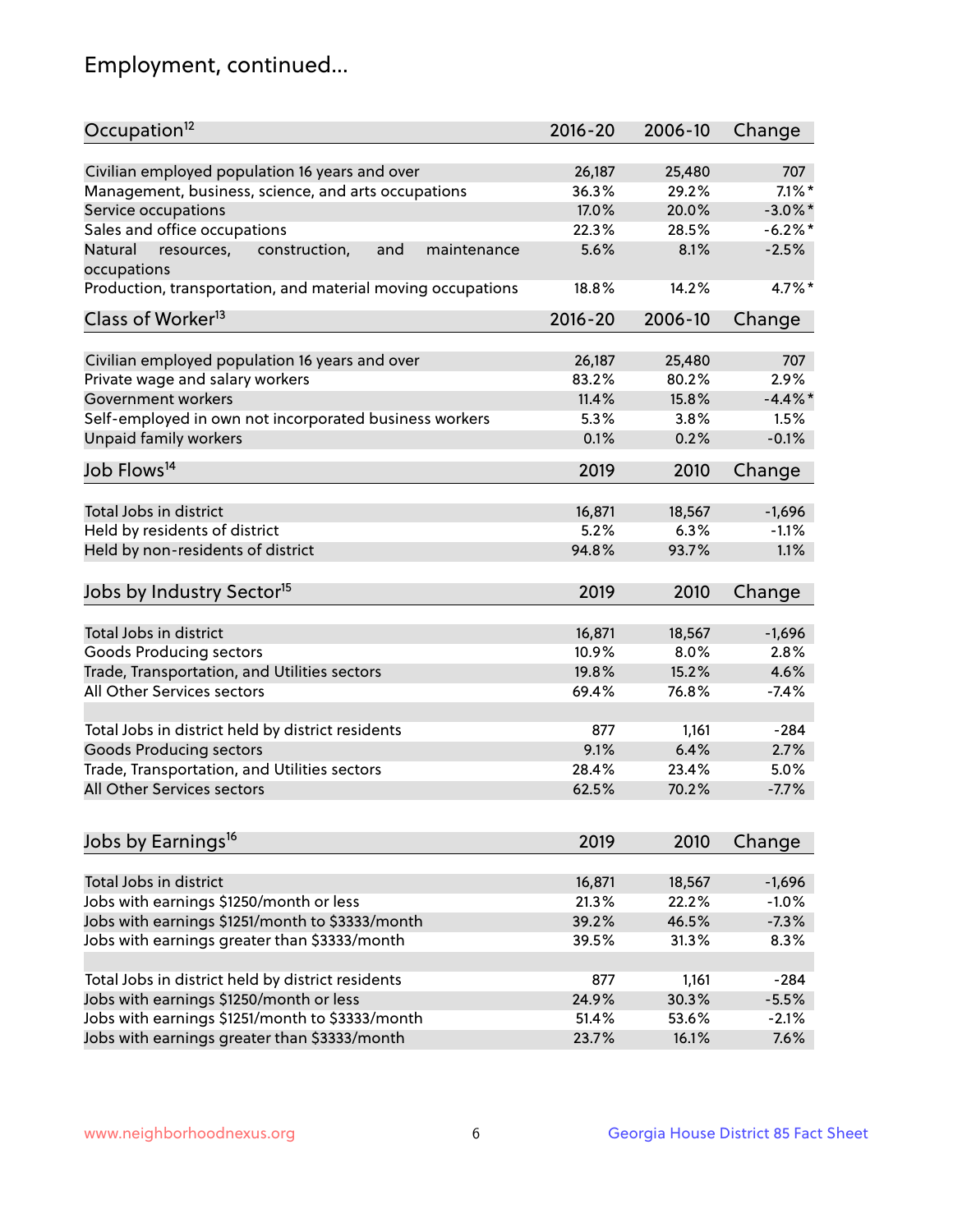## Employment, continued...

| Jobs by Age of Worker <sup>17</sup>               | 2019   | 2010   | Change   |
|---------------------------------------------------|--------|--------|----------|
|                                                   |        |        |          |
| Total Jobs in district                            | 16,871 | 18,567 | $-1,696$ |
| Jobs with workers age 29 or younger               | 20.2%  | 18.3%  | 1.9%     |
| Jobs with workers age 30 to 54                    | 56.7%  | 63.0%  | $-6.3%$  |
| Jobs with workers age 55 or older                 | 23.1%  | 18.7%  | 4.4%     |
|                                                   |        |        |          |
| Total Jobs in district held by district residents | 877    | 1.161  | $-284$   |
| Jobs with workers age 29 or younger               | 18.5%  | 21.3%  | $-2.8%$  |
| Jobs with workers age 30 to 54                    | 57.2%  | 57.8%  | $-0.6%$  |
| Jobs with workers age 55 or older                 | 24.3%  | 20.9%  | 3.4%     |
|                                                   |        |        |          |

#### Education

| School Enrollment <sup>18</sup>                | $2016 - 20$ | 2006-10 | Change     |
|------------------------------------------------|-------------|---------|------------|
|                                                |             |         |            |
| Population 3 years and over enrolled in school | 13,549      | 14,998  | $-1,449$   |
| Nursery school, preschool                      | 6.2%        | 6.5%    | $-0.4%$    |
| Kindergarten                                   | 5.5%        | 7.7%    | $-2.2%$    |
| Elementary school (grades 1-8)                 | 41.5%       | 42.1%   | $-0.6%$    |
| High school (grades 9-12)                      | 22.3%       | 18.7%   | $3.6\%$ *  |
| College or graduate school                     | 24.5%       | 25.1%   | $-0.5%$    |
| Educational Attainment <sup>19</sup>           | $2016 - 20$ | 2006-10 | Change     |
|                                                |             |         |            |
| Population 25 years and over                   | 40,185      | 37,826  | $2,359*$   |
| Less than 9th grade                            | 5.6%        | $7.9\%$ | $-2.3%$    |
| 9th to 12th grade, no diploma                  | 8.8%        | 11.1%   | $-2.4%$    |
| High school graduate (includes equivalency)    | 29.2%       | 32.7%   | $-3.5\%$ * |
| Some college, no degree                        | 18.7%       | 21.2%   | $-2.5%$ *  |
| Associate's degree                             | 6.8%        | 5.7%    | 1.1%       |
| Bachelor's degree                              | 19.9%       | 12.1%   | $7.8\%$ *  |
| Graduate or professional degree                | 11.1%       | 9.2%    | $1.9\%$    |
|                                                |             |         |            |
| Percent high school graduate or higher         | 85.7%       | 81.0%   | $4.7\%$ *  |
| Percent bachelor's degree or higher            | 31.0%       | 21.3%   | $9.7\%$ *  |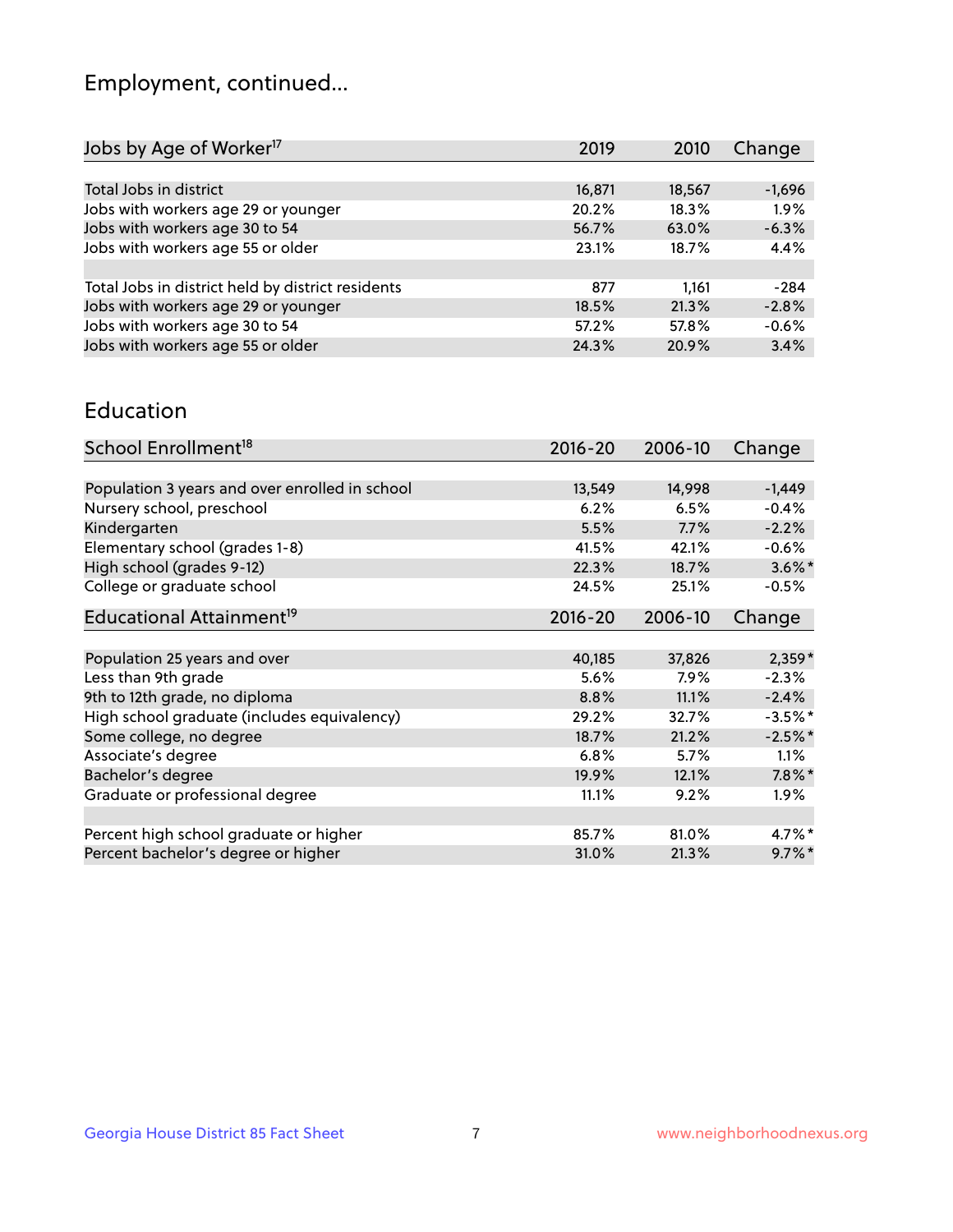## Housing

| Households by Type <sup>20</sup>                     | 2016-20     | 2006-10 | Change     |
|------------------------------------------------------|-------------|---------|------------|
|                                                      |             |         |            |
| <b>Total households</b>                              | 20,768      | 21,200  | $-432$     |
| Family households (families)                         | 55.4%       | 57.6%   | $-2.1%$    |
| With own children under 18 years                     | 23.5%       | 27.5%   | $-4.0%$    |
| Married-couple family                                | 28.5%       | 29.6%   | $-1.1%$    |
| With own children of the householder under 18 years  | 12.1%       | 12.7%   | $-0.6%$    |
| Male householder, no wife present, family            | 5.2%        | 5.1%    | 0.1%       |
| With own children of the householder under 18 years  | 2.2%        | 2.7%    | $-0.5%$    |
| Female householder, no husband present, family       | 21.7%       | 22.8%   | $-1.1%$    |
| With own children of the householder under 18 years  | 9.3%        | 12.1%   | $-2.9\%$ * |
| Nonfamily households                                 | 44.6%       | 42.4%   | 2.1%       |
| Householder living alone                             | 36.1%       | 35.1%   | 0.9%       |
| 65 years and over                                    | 9.4%        | 5.2%    | $4.2\%$ *  |
|                                                      |             |         |            |
| Households with one or more people under 18 years    | 29.1%       | 32.5%   | $-3.4\%$ * |
| Households with one or more people 65 years and over | 22.3%       | 14.0%   | $8.3\%$ *  |
|                                                      |             |         |            |
| Average household size                               | 2.73        | 2.54    | $0.19*$    |
| Average family size                                  | 3.78        | 3.35    | $0.42*$    |
|                                                      |             |         |            |
| Housing Occupancy <sup>21</sup>                      | $2016 - 20$ | 2006-10 | Change     |
|                                                      |             |         |            |
| Total housing units                                  | 23,695      | 25,193  | $-1,499*$  |
| Occupied housing units                               | 87.6%       | 84.1%   | $3.5\%$ *  |
| Vacant housing units                                 | 12.4%       | 15.9%   | $-3.5%$ *  |
|                                                      |             |         |            |
| Homeowner vacancy rate                               | 3.8         | 6.0     | $-2.1$     |
| Rental vacancy rate                                  | 6.0         | 12.8    | $-6.8*$    |
|                                                      |             |         |            |
|                                                      |             |         |            |
| Units in Structure <sup>22</sup>                     | $2016 - 20$ | 2006-10 | Change     |
| Total housing units                                  | 23,695      | 25,193  | $-1,499*$  |
| 1-unit, detached                                     | 50.4%       | 47.0%   | $3.4\%$ *  |
|                                                      |             |         |            |
| 1-unit, attached                                     | 6.0%        | 5.5%    | 0.5%       |
| 2 units                                              | 1.4%        | 1.8%    | $-0.4%$    |
| 3 or 4 units                                         | 4.5%        | 5.4%    | $-0.8%$    |
| 5 to 9 units                                         | 11.0%       | 15.4%   | $-4.3\%$ * |
| 10 to 19 units                                       | 12.8%       | 14.3%   | $-1.5%$    |
| 20 or more units                                     | 13.3%       | 10.2%   | $3.2\%$ *  |
| Mobile home                                          | 0.4%        | 0.5%    | $-0.1%$    |
| Boat, RV, van, etc.                                  | 0.1%        | 0.0%    | 0.1%       |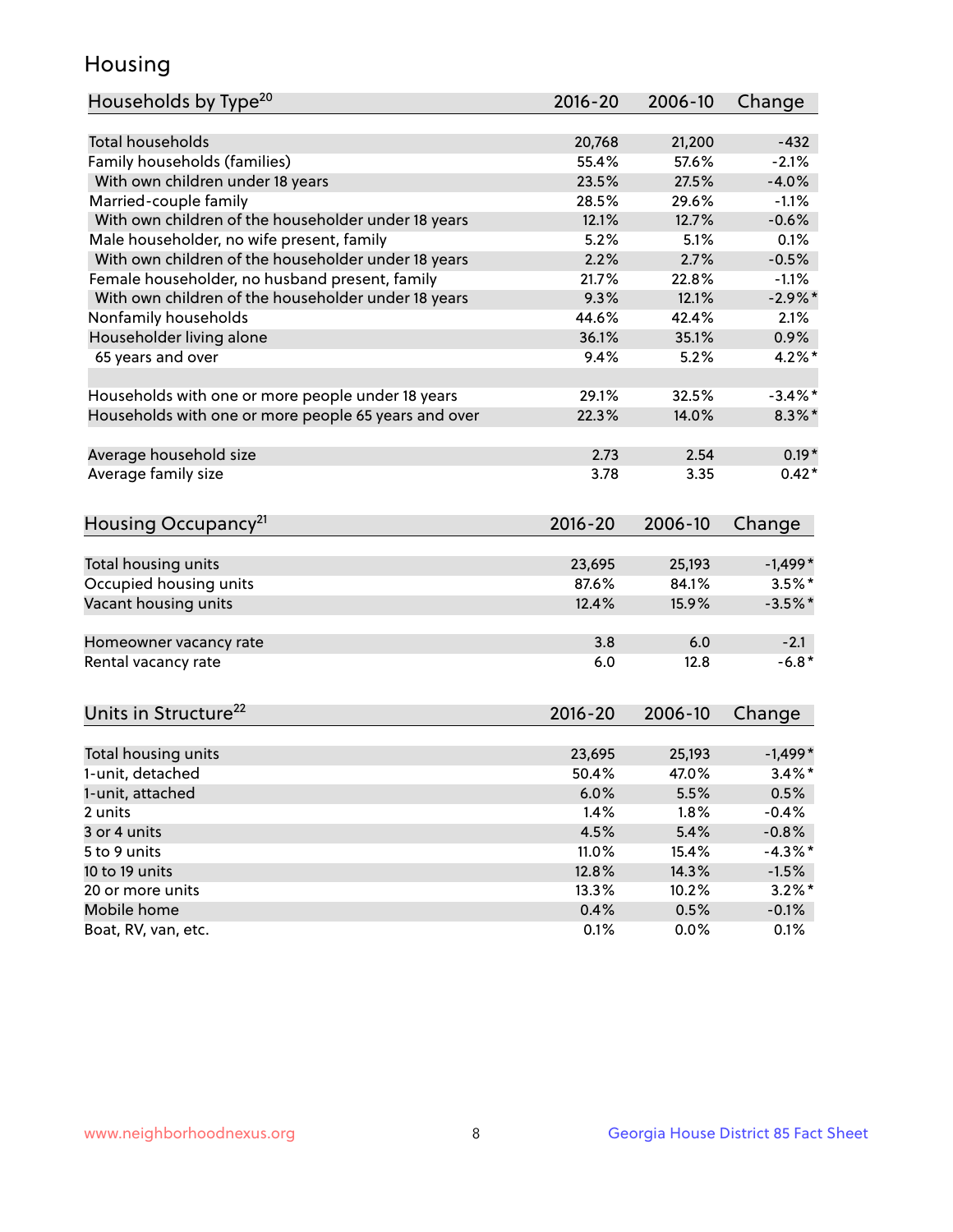## Housing, Continued...

| Year Structure Built <sup>23</sup>             | $2016 - 20$ | 2006-10 | Change     |
|------------------------------------------------|-------------|---------|------------|
| Total housing units                            | 23,695      | 25,193  | $-1,499*$  |
| Built 2014 or later                            | 3.5%        | (X)     | (X)        |
| Built 2010 to 2013                             | 0.8%        | (X)     | (X)        |
| Built 2000 to 2009                             | 9.7%        | 11.3%   | $-1.7%$    |
| Built 1990 to 1999                             | 11.3%       | 7.2%    | $4.1\%$ *  |
| Built 1980 to 1989                             | 14.7%       | 17.8%   | $-3.2\%$ * |
| Built 1970 to 1979                             | 20.8%       | 22.2%   | $-1.4%$    |
| Built 1960 to 1969                             | 18.7%       | 21.9%   | $-3.2%$ *  |
| Built 1950 to 1959                             | 15.9%       | 14.6%   | 1.3%       |
| Built 1940 to 1949                             | 2.8%        | 3.2%    | $-0.4%$    |
| Built 1939 or earlier                          | 2.0%        | 1.7%    | 0.3%       |
| Housing Tenure <sup>24</sup>                   | $2016 - 20$ | 2006-10 | Change     |
| Occupied housing units                         | 20,768      | 21,200  | $-432$     |
| Owner-occupied                                 | 42.1%       | 44.9%   | $-2.8\%$ * |
| Renter-occupied                                | 57.9%       | 55.1%   | 2.8%       |
| Average household size of owner-occupied unit  | 2.73        | 2.46    | $0.26*$    |
| Average household size of renter-occupied unit | 2.73        | 2.60    | 0.13       |
| Residence 1 Year Ago <sup>25</sup>             | 2016-20     | 2006-10 | Change     |
| Population 1 year and over                     | 58,570      | 57,547  | 1,023      |
| Same house                                     | 77.9%       | 70.0%   | $8.0\%$ *  |
| Different house in the U.S.                    | 20.8%       | 28.5%   | $-7.7\%$ * |
| Same county                                    | 10.9%       | 17.5%   | $-6.6\%$ * |
| Different county                               | 10.0%       | 11.1%   | $-1.1%$    |
| Same state                                     | 5.5%        | 7.6%    | $-2.1\%$ * |
| Different state                                | 4.5%        | 3.5%    | 1.0%       |
| Abroad                                         | 1.2%        | 1.5%    | $-0.3%$    |
| Value of Housing Unit <sup>26</sup>            | $2016 - 20$ | 2006-10 | Change     |
| Owner-occupied units                           | 8,742       | 9,518   | $-777*$    |
| Less than \$50,000                             | 4.0%        | 2.7%    | 1.3%       |
| \$50,000 to \$99,999                           | 18.9%       | 11.8%   | 7.1%       |
| \$100,000 to \$149,999                         | 25.8%       | 35.7%   | $-9.9%$ *  |
| \$150,000 to \$199,999                         | 20.0%       | 29.7%   | $-9.7%$ *  |
| \$200,000 to \$299,999                         | 18.6%       | 15.0%   | 3.7%       |
| \$300,000 to \$499,999                         | 10.1%       | 4.6%    | 5.5%       |
| \$500,000 to \$999,999                         | 2.2%        | 0.2%    | 2.0%       |
| \$1,000,000 or more                            | 0.4%        | 0.3%    | 0.1%       |
| Median (dollars)                               | 152,340     | 149,721 | 2,618      |
| Mortgage Status <sup>27</sup>                  | $2016 - 20$ | 2006-10 | Change     |
| Owner-occupied units                           | 8,742       | 9,518   | $-777*$    |
| Housing units with a mortgage                  | 75.0%       | 79.9%   | $-4.9\%$ * |
| Housing units without a mortgage               | 25.0%       | 20.1%   | 4.9%*      |
|                                                |             |         |            |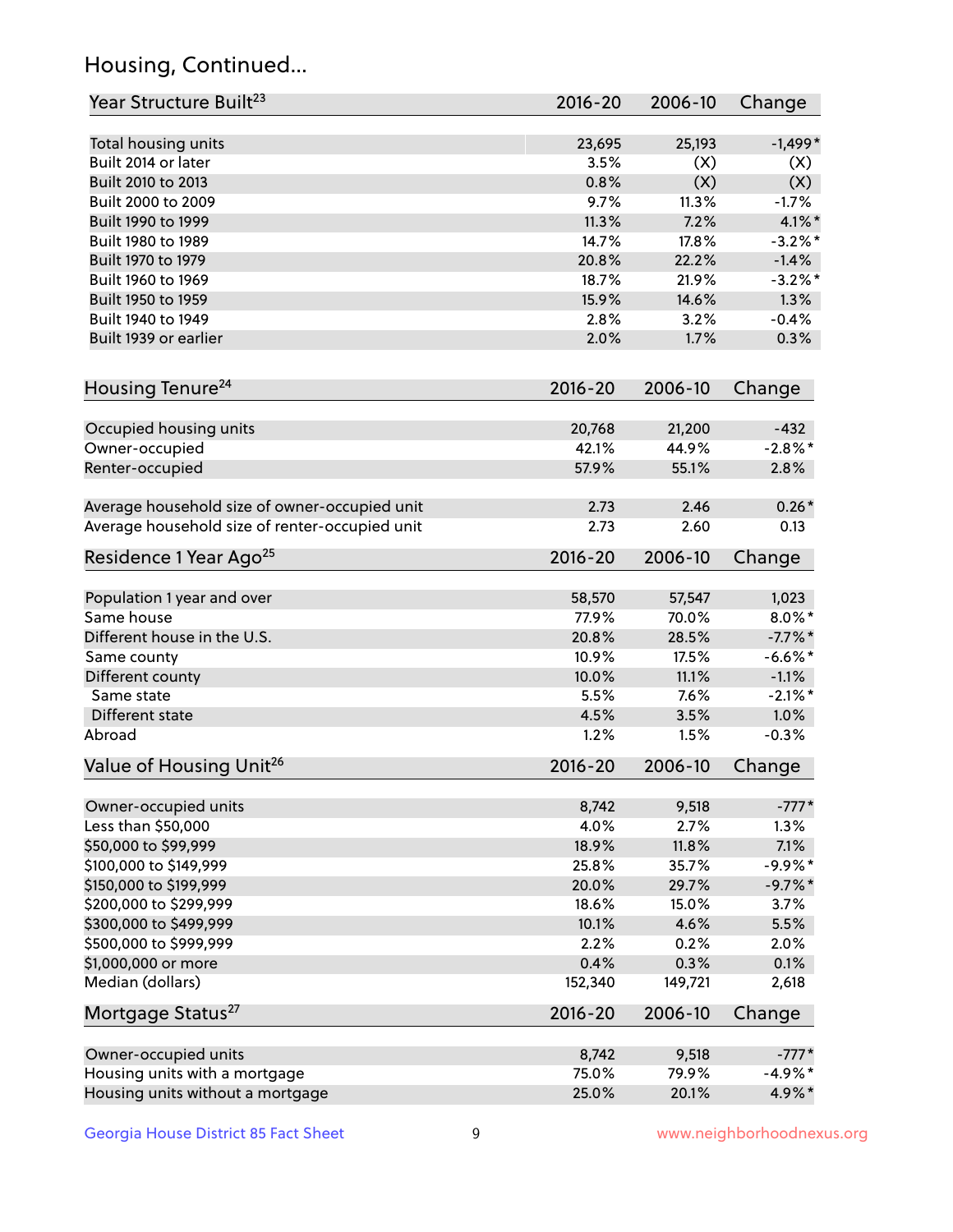## Housing, Continued...

| Selected Monthly Owner Costs <sup>28</sup>                                            | 2016-20 | 2006-10       | Change    |
|---------------------------------------------------------------------------------------|---------|---------------|-----------|
| Housing units with a mortgage                                                         | 6,556   | 7,603         | $-1,047*$ |
| Less than \$300                                                                       | 0.3%    | 0.0%          | 0.3%      |
| \$300 to \$499                                                                        | 1.1%    | 1.5%          | $-0.4%$   |
| \$500 to \$999                                                                        | 23.5%   | 21.6%         | 2.0%      |
| \$1,000 to \$1,499                                                                    | 47.0%   | 41.1%         | 5.9%      |
| \$1,500 to \$1,999                                                                    | 17.5%   | 25.9%         | $-8.5%$ * |
| \$2,000 to \$2,999                                                                    | 9.1%    | 9.2%          | $-0.2%$   |
| \$3,000 or more                                                                       | 1.6%    | 0.7%          | $0.9\%$   |
| Median (dollars)                                                                      | 1,203   | 1,310         | $-107*$   |
|                                                                                       | 2,186   |               | 270       |
| Housing units without a mortgage<br>Less than \$150                                   | 1.5%    | 1,916<br>2.3% | $-0.8%$   |
| \$150 to \$249                                                                        | 5.8%    | 10.4%         | $-4.7%$   |
| \$250 to \$349                                                                        | 12.4%   | 22.4%         | $-10.0%$  |
| \$350 to \$499                                                                        | 45.7%   | 38.6%         | 7.1%      |
| \$500 to \$699                                                                        | 25.5%   | 20.2%         | 5.4%      |
| \$700 or more                                                                         | 9.1%    | 6.1%          | 3.0%      |
| Median (dollars)                                                                      | 451     | 399           | $53*$     |
| Household Income <sup>29</sup>                                                        |         |               |           |
| Housing units with a mortgage (excluding units where<br>SMOCAPI cannot be computed)   | 6,520   | 7,550         | $-1,030$  |
| Less than 20.0 percent                                                                | 45.9%   | 29.0%         | 17.0%*    |
| 20.0 to 24.9 percent                                                                  | 13.6%   | 18.2%         | $-4.5%$ * |
| 25.0 to 29.9 percent                                                                  | 10.0%   | 14.5%         | $-4.5%$ * |
| 30.0 to 34.9 percent                                                                  | 7.5%    | 8.9%          | $-1.4%$   |
| 35.0 percent or more                                                                  | 23.0%   | 29.5%         | $-6.5%$   |
| Not computed                                                                          | 36      | 53            | $-17$     |
|                                                                                       |         |               |           |
| Housing unit without a mortgage (excluding units where<br>SMOCAPI cannot be computed) | 2,173   | 1,893         | 280       |
| Less than 10.0 percent                                                                | 45.1%   | 36.8%         | 8.3%      |
| 10.0 to 14.9 percent                                                                  | 23.9%   | 19.2%         | 4.6%      |
| 15.0 to 19.9 percent                                                                  | 10.0%   | 13.9%         | $-3.9%$   |
| 20.0 to 24.9 percent                                                                  | 8.3%    | 6.5%          | 1.8%      |
| 25.0 to 29.9 percent                                                                  | 4.8%    | 5.4%          | $-0.6%$   |
| 30.0 to 34.9 percent                                                                  | 1.5%    | 4.4%          | $-2.9%$   |
| 35.0 percent or more                                                                  | 6.5%    | 13.8%         | $-7.3%$   |
| Not computed                                                                          | 13      | 23            | $-10$     |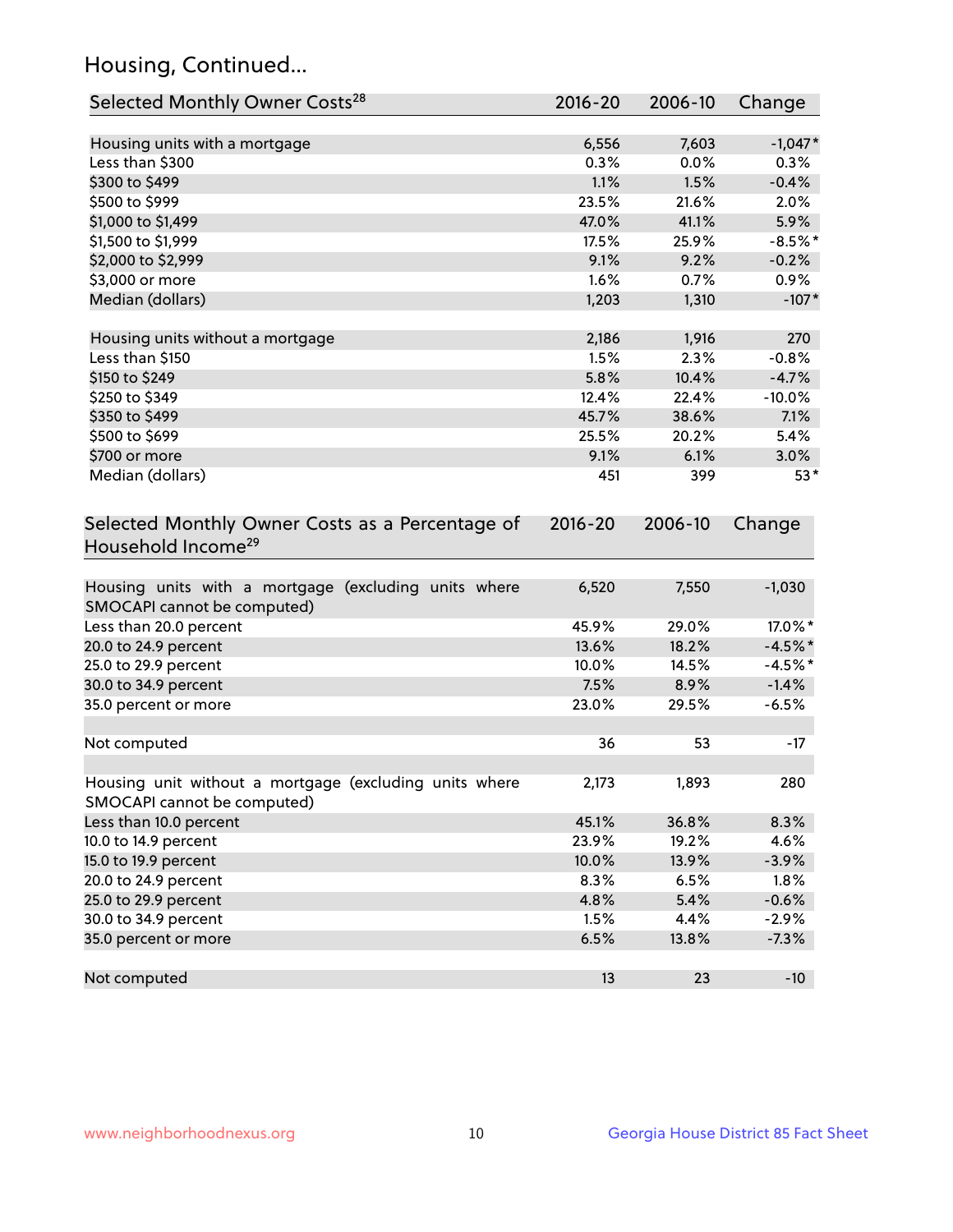## Housing, Continued...

| Gross Rent <sup>30</sup>   | 2016-20 | 2006-10 | Change      |
|----------------------------|---------|---------|-------------|
|                            |         |         |             |
| Occupied units paying rent | 11,775  | 11,516  | 259         |
| Less than \$200            | 1.0%    | 0.9%    | 0.1%        |
| \$200 to \$499             | 4.3%    | 5.3%    | $-1.0%$     |
| \$500 to \$749             | 11.3%   | 31.9%   | $-20.6\%$ * |
| \$750 to \$999             | 29.3%   | 36.9%   | $-7.6%$     |
| \$1,000 to \$1,499         | 41.7%   | 20.8%   | 20.8%*      |
| \$1,500 to \$1,999         | 10.4%   | 3.5%    | $6.9\%$ *   |
| \$2,000 or more            | 2.1%    | 0.7%    | 1.4%        |
| Median (dollars)           | 1,041   | 919     | $122*$      |
|                            |         |         |             |
| No rent paid               | 251     | 165     | 86          |

| Gross Rent as a Percentage of Household Income <sup>31</sup>                   | $2016 - 20$ | 2006-10 | Change  |
|--------------------------------------------------------------------------------|-------------|---------|---------|
|                                                                                |             |         |         |
| Occupied units paying rent (excluding units where GRAPI<br>cannot be computed) | 11,504      | 10,996  | 508     |
| Less than 15.0 percent                                                         | 9.1%        | 8.3%    | 0.8%    |
| 15.0 to 19.9 percent                                                           | 11.5%       | 10.3%   | 1.1%    |
| 20.0 to 24.9 percent                                                           | 12.4%       | $9.9\%$ | 2.5%    |
| 25.0 to 29.9 percent                                                           | 9.8%        | 10.7%   | $-0.9%$ |
| 30.0 to 34.9 percent                                                           | 11.8%       | 12.2%   | $-0.5%$ |
| 35.0 percent or more                                                           | 45.4%       | 48.5%   | $-3.1%$ |
|                                                                                |             |         |         |
| Not computed                                                                   | 523         | 685     | $-163$  |

## Transportation

| Commuting to Work <sup>32</sup>           | $2016 - 20$ | 2006-10 | Change     |
|-------------------------------------------|-------------|---------|------------|
|                                           |             |         |            |
| Workers 16 years and over                 | 25,580      | 24,760  | 820        |
| Car, truck, or van - drove alone          | 65.9%       | 67.7%   | $-1.8%$    |
| Car, truck, or van - carpooled            | 12.3%       | 9.7%    | 2.6%       |
| Public transportation (excluding taxicab) | 12.0%       | 15.9%   | $-3.9\%$ * |
| Walked                                    | 1.5%        | 0.7%    | 0.8%       |
| Other means                               | $1.8\%$     | $2.8\%$ | $-1.0%$    |
| Worked at home                            | 6.5%        | 3.2%    | $3.3\%$ *  |
|                                           |             |         |            |
| Mean travel time to work (minutes)        | 34.1        | 33.9    | 0.2        |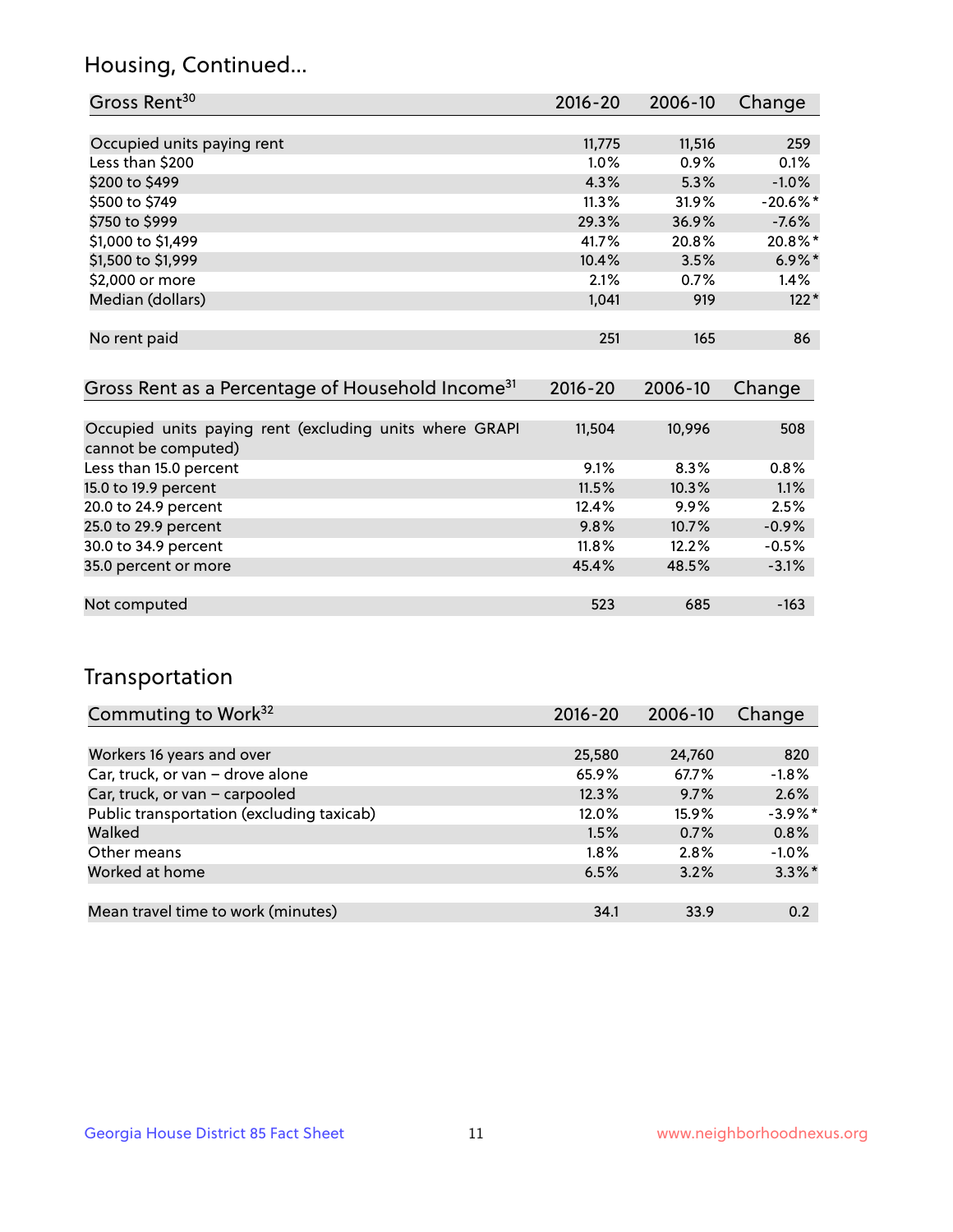## Transportation, Continued...

| Vehicles Available <sup>33</sup> | 2016-20 | 2006-10  | Change     |
|----------------------------------|---------|----------|------------|
|                                  |         |          |            |
| Occupied housing units           | 20,768  | 21,200   | $-432$     |
| No vehicles available            | 14.8%   | 18.5%    | $-3.8\%$ * |
| 1 vehicle available              | 42.7%   | 43.7%    | $-1.0%$    |
| 2 vehicles available             | 30.6%   | 26.9%    | $3.7\%$ *  |
| 3 or more vehicles available     | 11.9%   | $10.9\%$ | 1.1%       |

#### Health

| Health Insurance coverage <sup>34</sup>                 | 2016-20 |
|---------------------------------------------------------|---------|
|                                                         |         |
| Civilian Noninstitutionalized Population                | 56,843  |
| With health insurance coverage                          | 80.2%   |
| With private health insurance coverage                  | 50.2%   |
| With public health coverage                             | 35.9%   |
| No health insurance coverage                            | 19.8%   |
| Civilian Noninstitutionalized Population Under 19 years | 14,771  |
| No health insurance coverage                            | 12.6%   |
| Civilian Noninstitutionalized Population 19 to 64 years | 36,086  |
| In labor force:                                         | 27,836  |
| Employed:                                               | 25,205  |
| With health insurance coverage                          | 78.7%   |
| With private health insurance coverage                  | 72.8%   |
| With public coverage                                    | 7.7%    |
| No health insurance coverage                            | 21.3%   |
| Unemployed:                                             | 2,631   |
| With health insurance coverage                          | 52.6%   |
| With private health insurance coverage                  | 27.9%   |
| With public coverage                                    | 25.0%   |
| No health insurance coverage                            | 47.4%   |
| Not in labor force:                                     | 8,249   |
| With health insurance coverage                          | 67.6%   |
| With private health insurance coverage                  | 33.5%   |
| With public coverage                                    | 40.2%   |
| No health insurance coverage                            | 32.4%   |